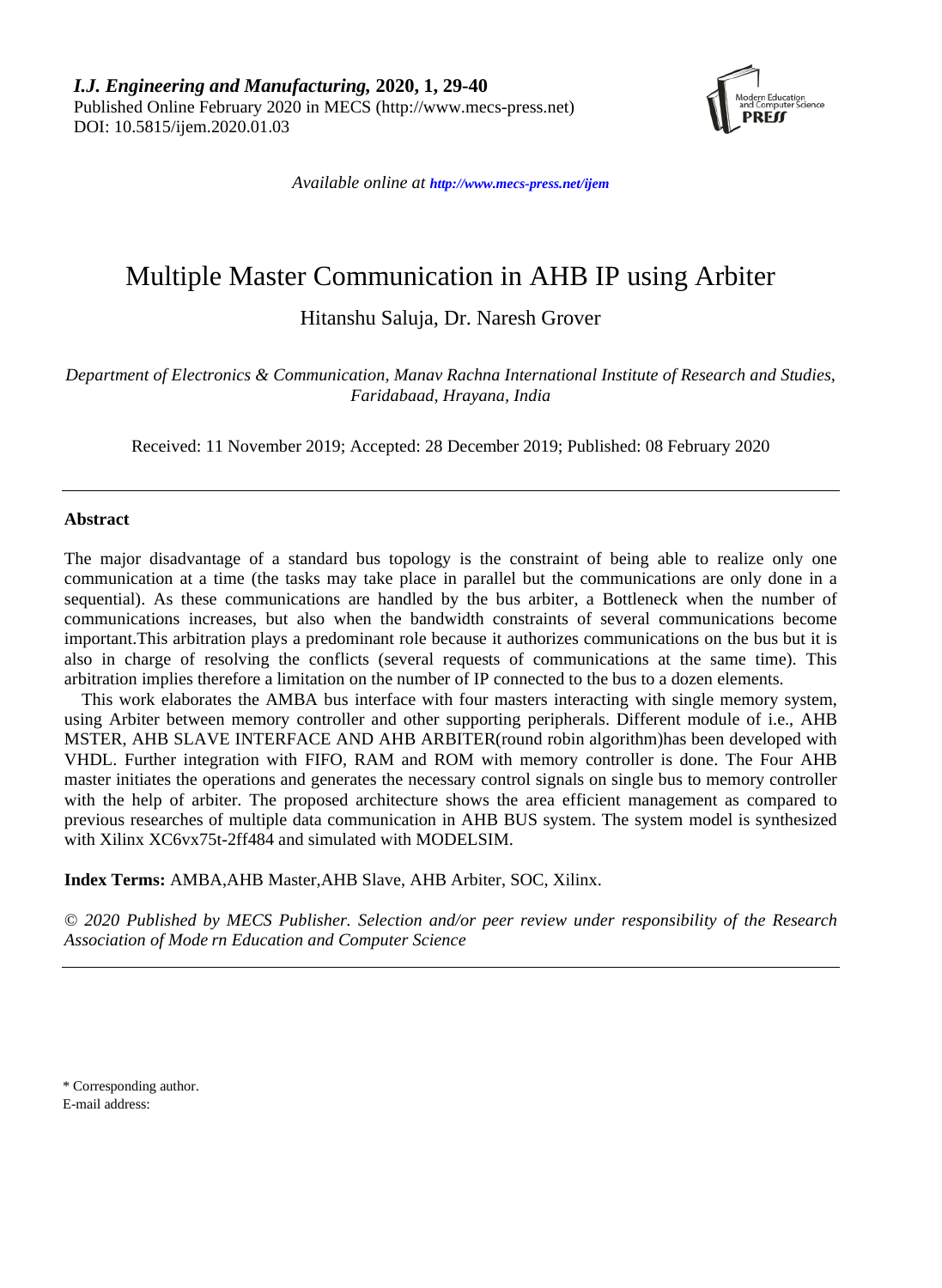### **1. Introduction**

Interconnection networks play a major role in the performance of on-chip systems today and in the future. Several factors may influence the choice of architecture, since a system-to-chip interconnection must satisfy certain constraints so that it is feasible. It must be efficient, flexible, the cost constraints imposed by the specifications and be physically implantable on the available technologies (FPGA or ASIC for example). Current and future SoCs because the bus lines are getting longer and longer as the number of connected IPs increases. Thus, capacities which cause an increase in the charge time (proportional to the number of connected elements). The frequency of operation of the bus is thus reduced and increased power consumption. Finally, the propagation time of the signals on long data wires and bus control leads to drift of the clocks and generates intrinsically synchronization problems (length of interconnections, band passing, and energy consumption)[1]. Given the growing complexity of SoCs integrating more than fifty IPs with large bandwidths, systems based media become a bottleneck in terms of performance but also of consumption and complexity of physical implementation on silicon. These frameworks are commonly standard busesdisplayed in one language portrayal of equipment like the VHDL. Communications in a AHB bus type starting with the hand of the Master, that in a first phase should be transmitted on the bus of the device address to which desires access and information relating to the typed access, while in the next step obtains information from the interrogated device (or completes the transfer of data to the device previously addressed, if the operation to be performed is writing rather than reading). This operation characterized by two distinct phases of addressing (Address Phase) and transmission of information (Data Phase) allows to implement a communication system that provides for the parallelization of operations on a pipeline[3]. Allowing the Master to submit a new request for information (including to a different slave) while the same Master remains pending the request information in the previous clock cycle, up to speed and in the best operating conditions, it is possible to double the flow of information circulating through the bus. The two phases characterizing the AHB bus are synchronous to the rising edge of the unique clock present in the AHB bus as shown in the timing diagram Figure 1:



Fig. 1: Data transfer of AHB bus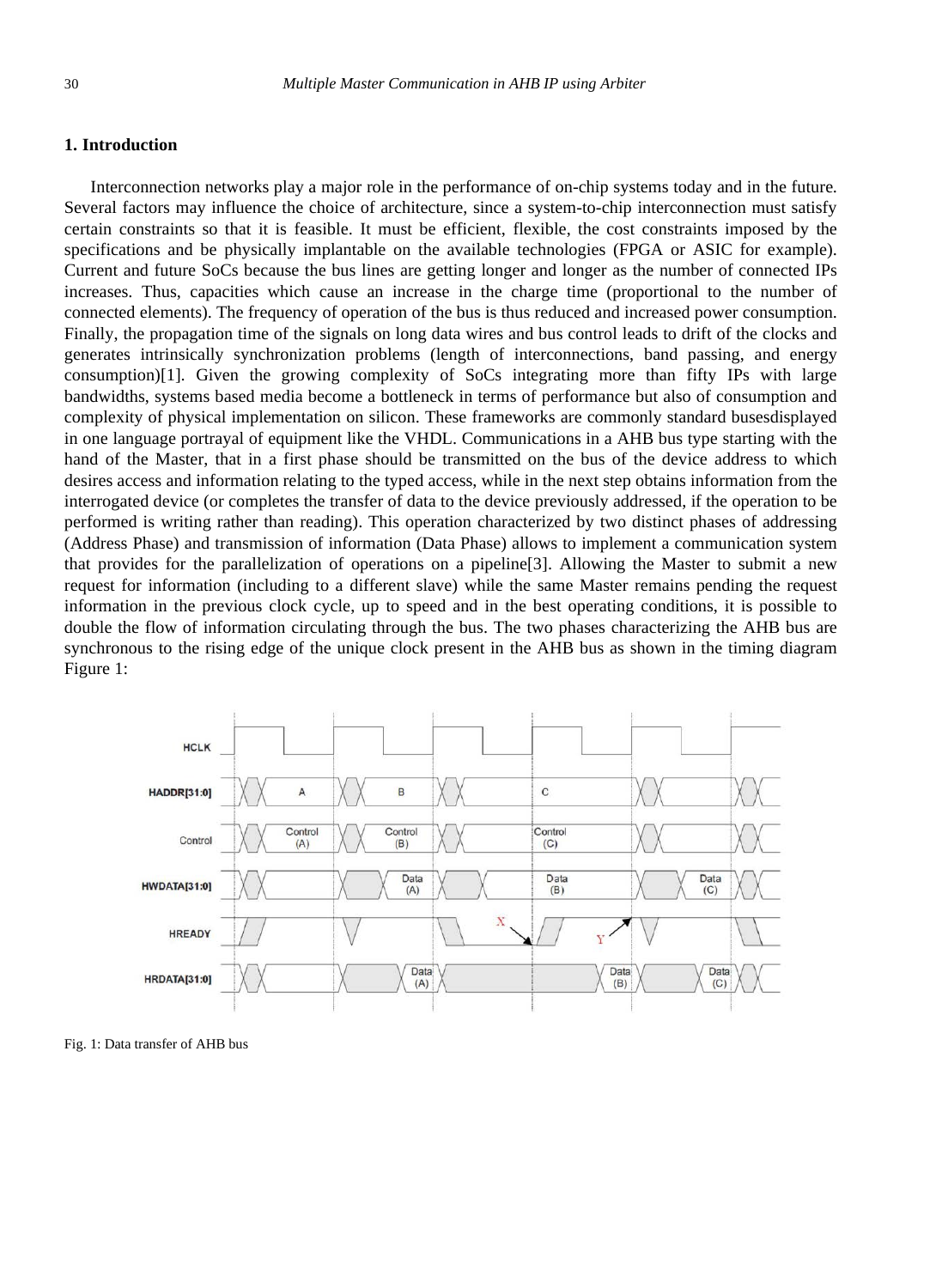On the rising edge of the clock the slave samples the address bus and various control signals, while on the next rising edge the Master obtains the requested data through the read bus (or transmitted through the write data bus information to be saved on the slave if the operation to be performed was of type write) and at the same time is ready to interrogate a new device by loading a new address on the address bus.

If the slave interrogated device unable to supply in good time the request information, the slave itself must notify the Master lowering the HREADY signal (as shown in the timing diagram point X), the Master, he took note of what will repeat the same question the next device strictly maintaining the order to inside of the pipeline, until you get an affirmative response from the first slave (Y)[4].

In particular, if as shown in example above the Master meant access to the memory cells A, B, C and so on, and the device relative to the cell B were to require an arbitrary number of clock cycles before being able to provide a valid result of the operations on the cell C would be made slip of the same number of clock cycles, thus avoiding that the result on the C cell can be received before that relating to the cell B.

The AMBA standard therefore prefers a concept of pipeline in-order, in which the sequence of operations that follow one another is determined a priori and will be completed following the same order, regardless of the execution times for the different operations[5]. A type of out-of-order system, which provides the ability to change the order response of devices in the event one of these would require more time to process information, facilitating subsequent those which are with results already available, will surely prove more effective but also more complicated to implement and manage.



Fig.2: AMBA bus generalized diagram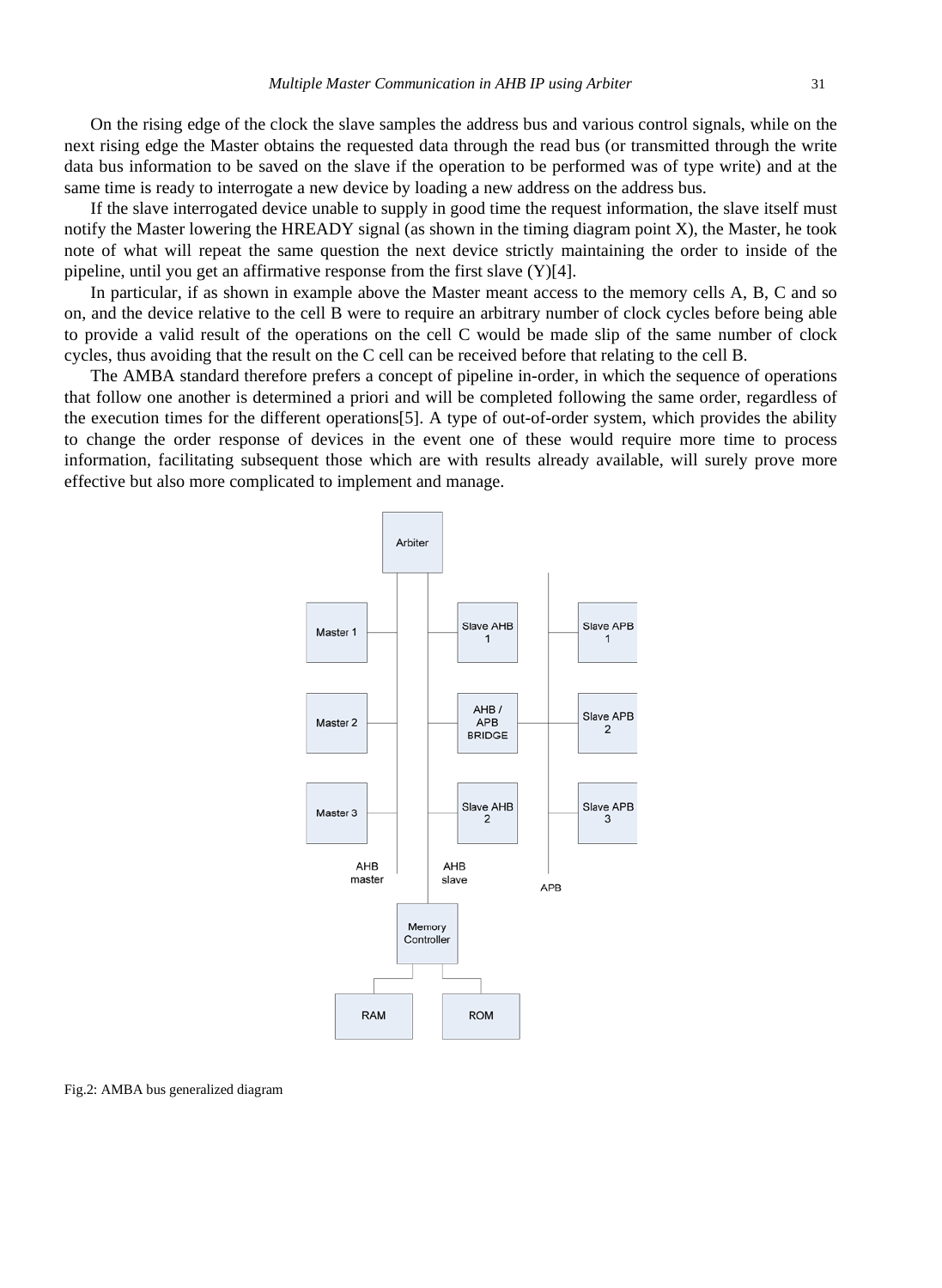#### **2. Proposed System Model**

Development of the AHB system (Multiple Master) with memory controller compatible with AMBA 2.0 protocol is proposed [8].Data is initiated by master and granted by arbiter to carry the further communication through slave-to-memory interface. If multiple processors are interacting then arbitration requires. AMBA 2.0 supports the arbiter concepts at the cost of system complexity. Following are the details of AHB proposed system model.

### *A. AHB MASTER*

The operation of the AHB master and AHB slave buses shown in Figure 3. On the master side, the arbiter has as its output a single bus (containing the data and control bits) which will be the master input (ahbmi) and has as input all the output busses (ahbmo) of each master. In general, the master makes a query on the ahbmo bus to read or write on a slave. The referee takes care of sending it to the good slave via the bus ahbsi. The slave answers on the ahbso by specifying the master number. Finally, the master receives the answer through the referee via the ahbmibus[9].

There is therefore an "In" and "Out" part for each AHB bus. The following table shows the signals of the ahbsi bus:



Fig. 3: AMBA Arbiter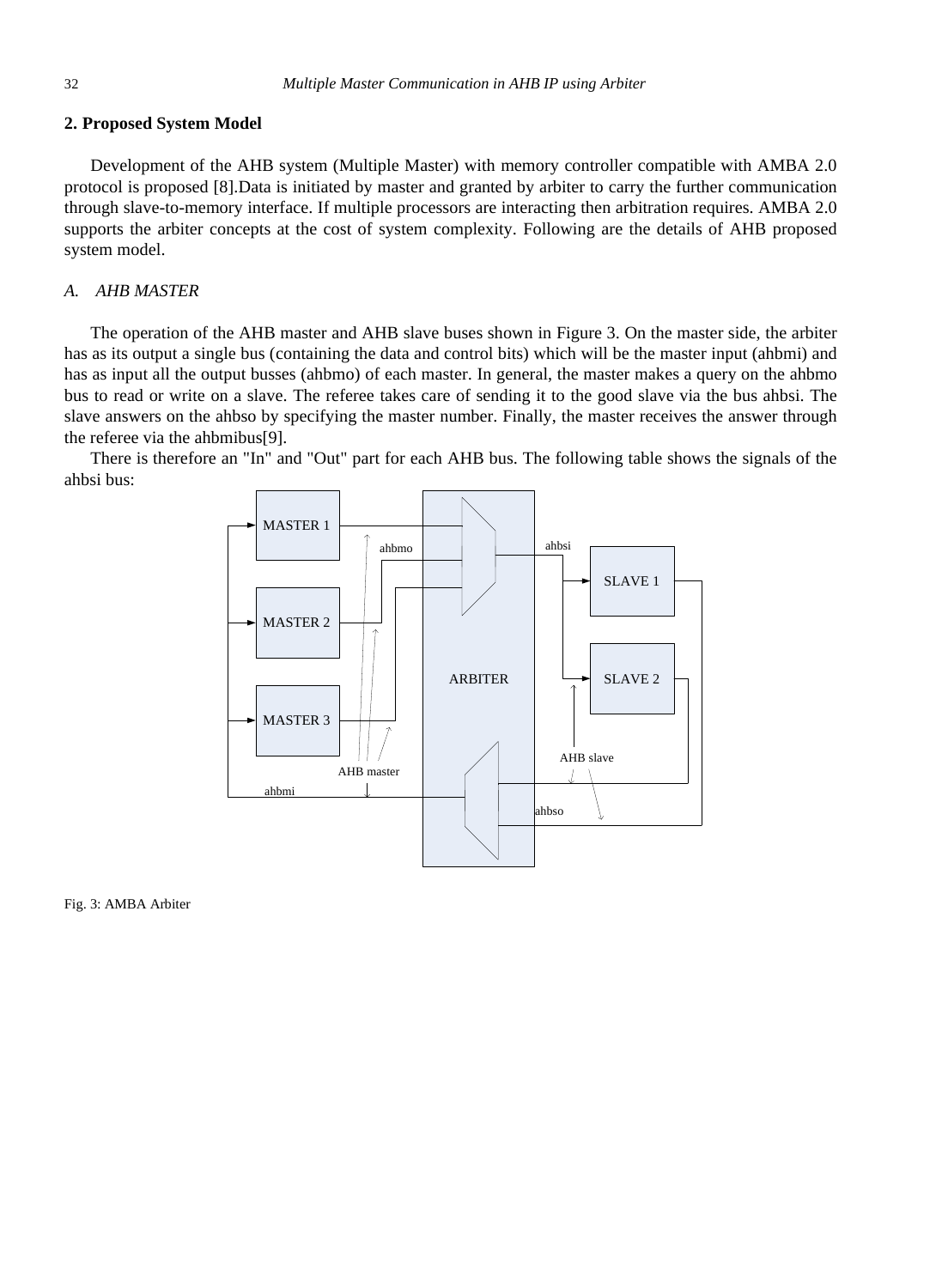Table 1. Signals for arbiter

| Name of signal | No. of bits    | <b>Function</b>                                                                                                                    |
|----------------|----------------|------------------------------------------------------------------------------------------------------------------------------------|
| haddr          | 32             | Address of transfer to court                                                                                                       |
| hwdata         | 32             | Data for a write operation                                                                                                         |
| hsel           | 16             | Slave selection (one bit per slave)                                                                                                |
| hwrite         | 1              | $0:$ reading, 1: writing                                                                                                           |
| hburst         | 3              | Indicates whether there is a "burst transfer" and its characteristics, detailed below                                              |
| hsize          | 3              | $(0: 8 \text{ bits}, 1: 16 \text{ bits}, 2: 32 \text{ bits}, , 7: 1024 \text{ bits})$ can be configured for the following reasons: |
| htrans         | $\mathfrak{2}$ | Type of transfer to court, detailed below                                                                                          |
| hprot          | $\overline{4}$ | Protection signals, detailed below                                                                                                 |
| hready         | 1              | 0: wait state, 1: normal                                                                                                           |
| hmaster        | $\overline{4}$ | Index of the master doing the operation                                                                                            |
| hmastlock      | 1              | 0: normal, 1: indivisible operation                                                                                                |
| hmbsel         | $\overline{4}$ | <b>Bank</b> selection                                                                                                              |
| hcache         | 1              | Data "cacheable"                                                                                                                   |
| hirq           | 32             | Interrupt vector                                                                                                                   |

## *B. AHB ARBITER*

Activity of Arbiter is clearly understood by the figure 4. There are 4 masters and 2 salves in shared manner, master can send their request to priority block and as indicated by characterized need on master will be allowed for its activity. Master 1 will be the default master of activity if all4 not mentioning the award. Following are the subtleties of the full scale blocks utilized for Arbiter design[10].

1) 4 priority logic for round robin implementation

2) Counter

3) 4:1 mux

4 Priority shift

5) Controller

6) Encoder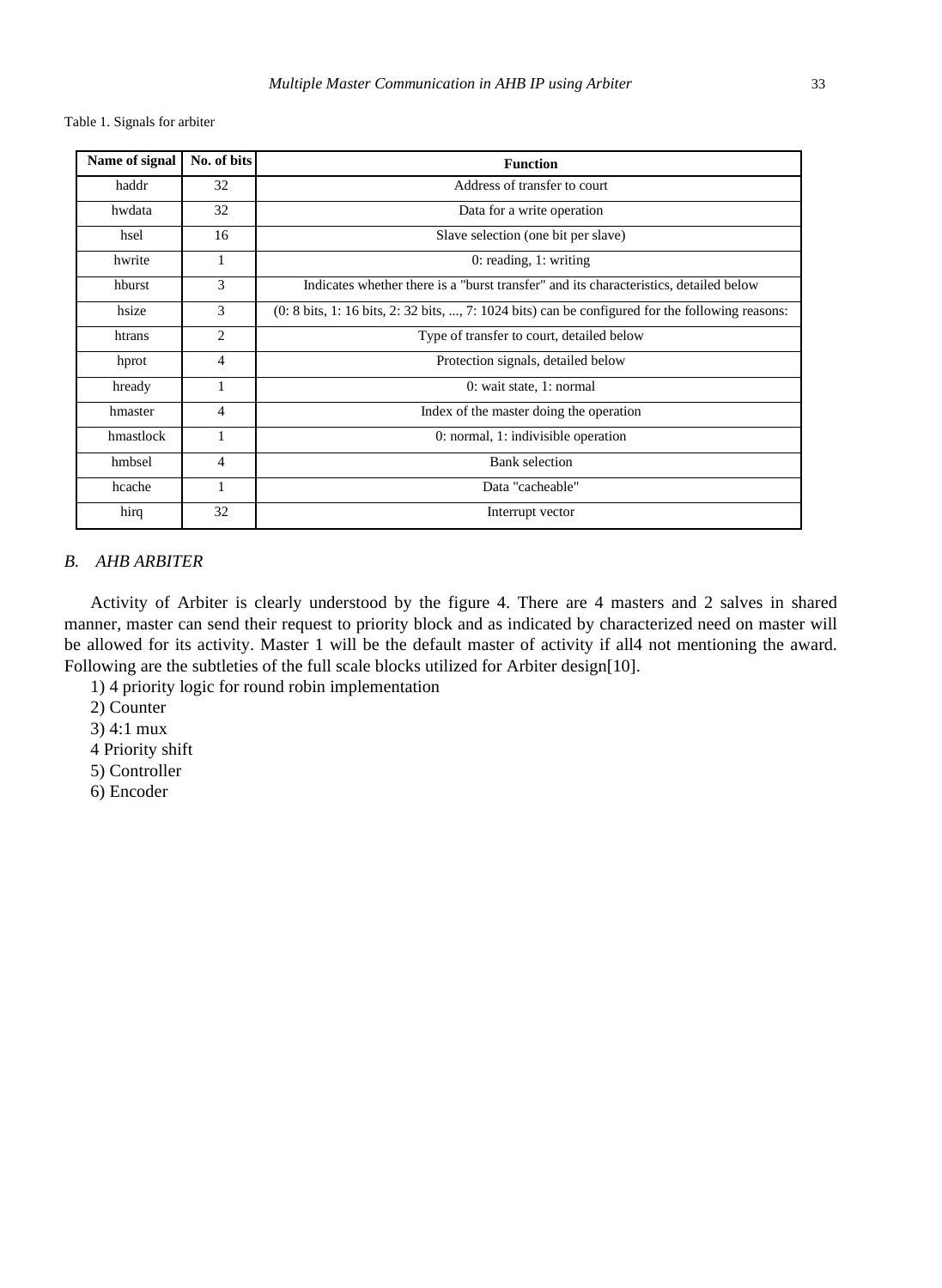

Fig.4: Block diagram of Arbiter

The priority logic block is implemented through FSM approach the priority scheme follows the Round Robin theorem of priority. The bus demand have most elevated need will get grant first and rest of solicitation will hang tight for their need. In1 signal is the input for this block that is nothing but the Bus\_req, Out1,Out2…….Out4 these are the Grant signal as output, these sign is additionally gated OR and sent to the yield port, as appeared in figure. There are 4 priority logical block, they are named as priority 1, priority 2……….priority 4.

#### *C. AHB Slave*

An AHB slave interface flow diagram is shown in Figure 5, it is a finite state machine implementation initial condition is reset state which is an idle state when no operation is there. When start signals arrived then this finite state machine (FSM) triggers, depends upon the HREADY and HWRITE signal it decides in which further state it has to move. If HRAEDY is low then it will be start state only, if HREADY is one then depends upon HWRITE it move to read or write state, if HWRITE is one then state move to write otherwise it moves to read state. If HREADY will become low between these states then it moves to wait state, and it will remains in this state until HREADY will become one. If any error occurs which is indicated by HRESP then state moves to error state.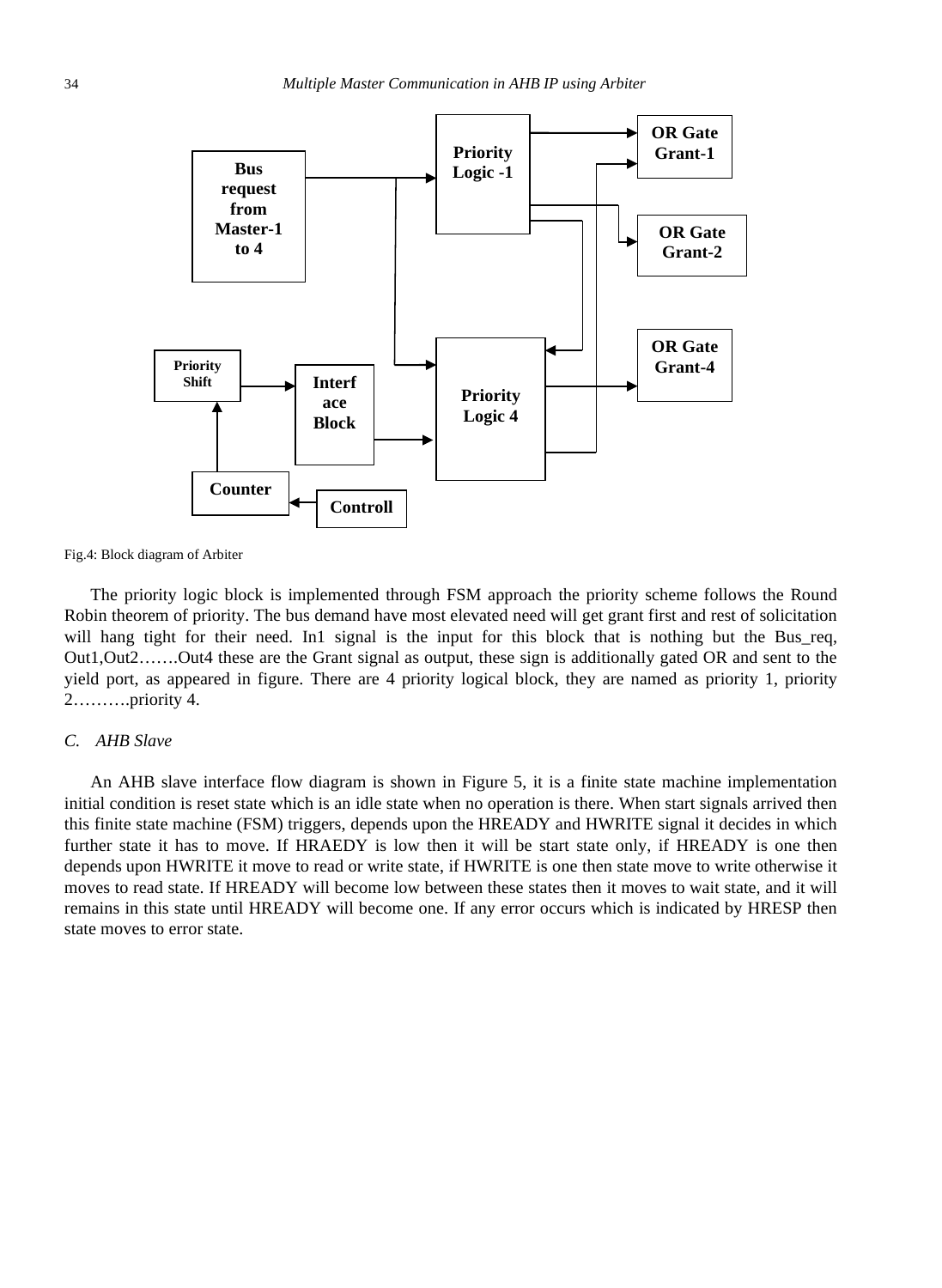

Figure 5: Slave Interface

## **3. Simulation Results**

After simulating the proposed design the device utilization summary is shown in table 2 Using xilinx device XC6vx75t-2ff484

Table 2. Device utilization summary of proposed method in Xilinx XC6vx75t-2ff484

| <b>DEVICE UTILIZATION</b> | Proposed Method(XC6vx75t-2ff484) |
|---------------------------|----------------------------------|
| No. of Slice registers    | 180                              |
| No. of Slice LUT          | 215                              |
| No of LUT-FF              | 137                              |
| NO. of IOB                | 91                               |

The main arbiter pin diagram is having 20 pins as shown in fig 6, name of each pin is mentioned in fig, each pins having its different functionality as mentioned in table no 3.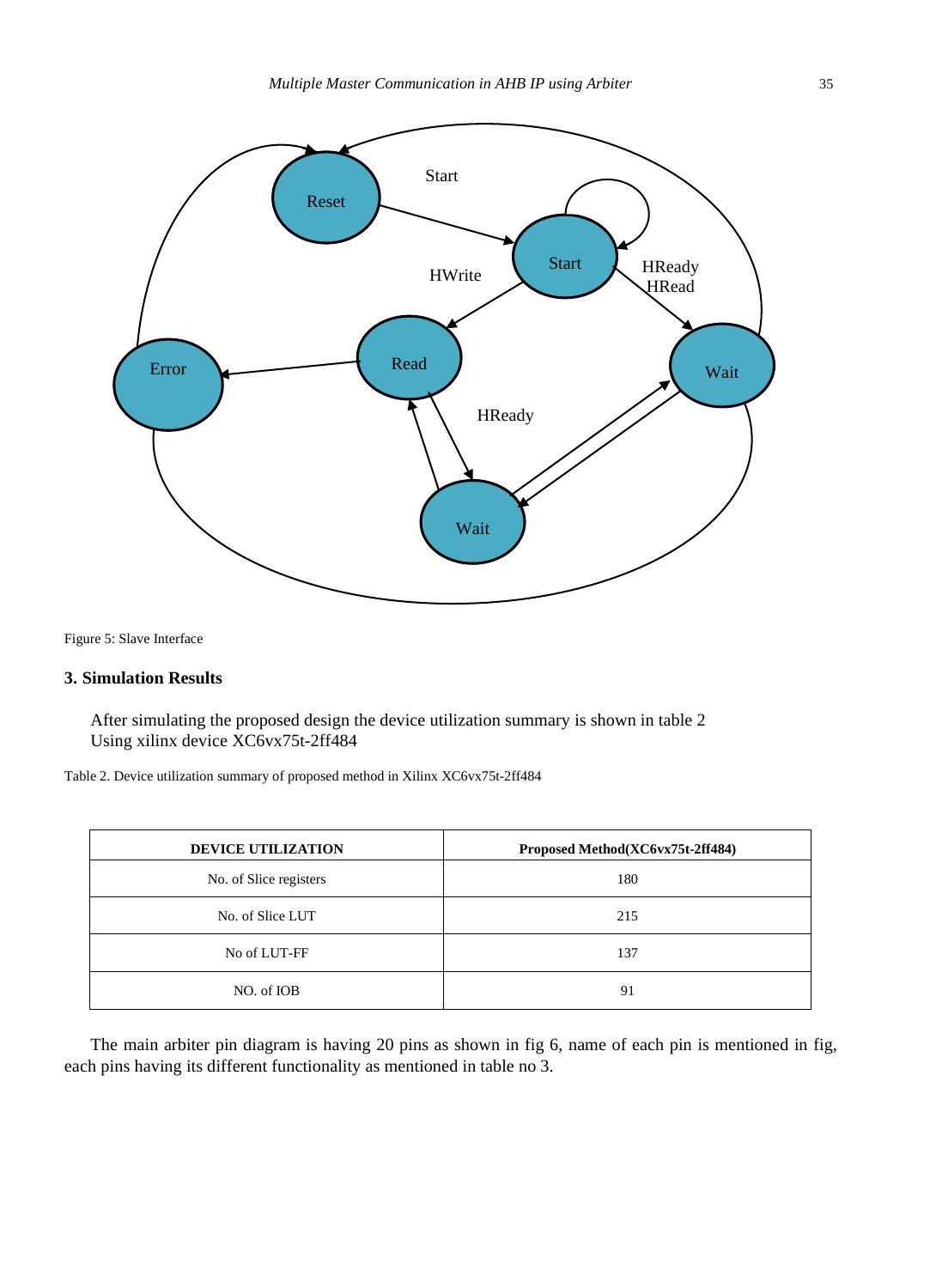

Fig.6: Pin diagram of AHB arbiter for four master request

Table 3. Functioning of main arbiter pins

| Name of signal       | No. of bits | <b>Function</b>                                                  |
|----------------------|-------------|------------------------------------------------------------------|
| Hburst[2:0]          | 3           | Defines the type of address generation                           |
| Hresp[1:0]           | 2           | Response of slave for data reception status                      |
| Bus req              | 1           | There are 4 bus request to arbiter given master for slave access |
| hclk                 | 1           | System clock                                                     |
| hready               | 1           | 0: wait state, 1: normal                                         |
| Hrestn               | 1           | Asynchronous reset.                                              |
| Hbusmasterno $[3:0]$ | 4           | Defines which bus master is selected.                            |
| Gramt 1, grant 4     | 1           | There are 4 grant selected according to their priority           |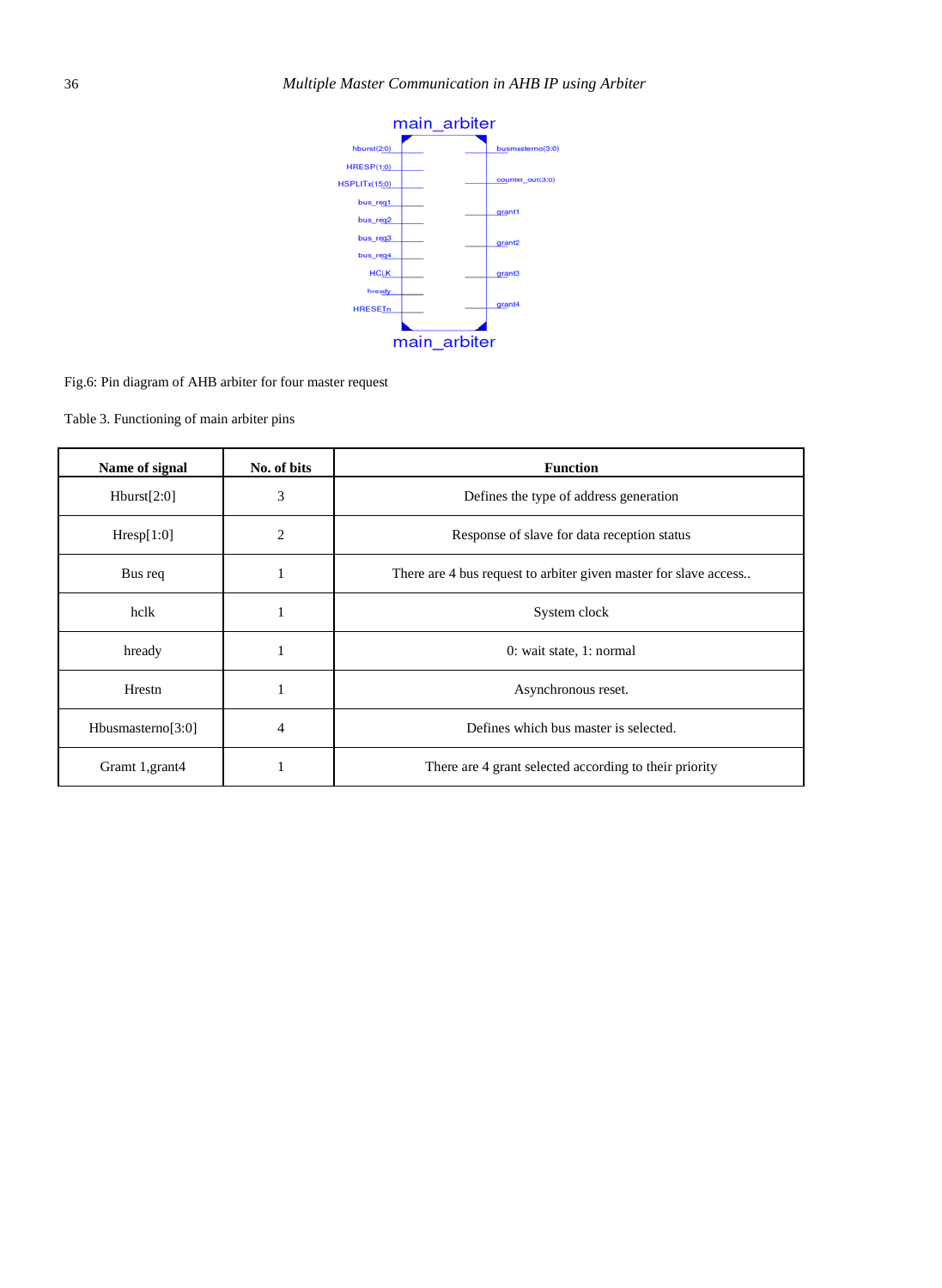

Fig.7: RTL view of arbiter to support 4 master



Fig.8: Top RTL view of four master interacting with arbiter and different memory elements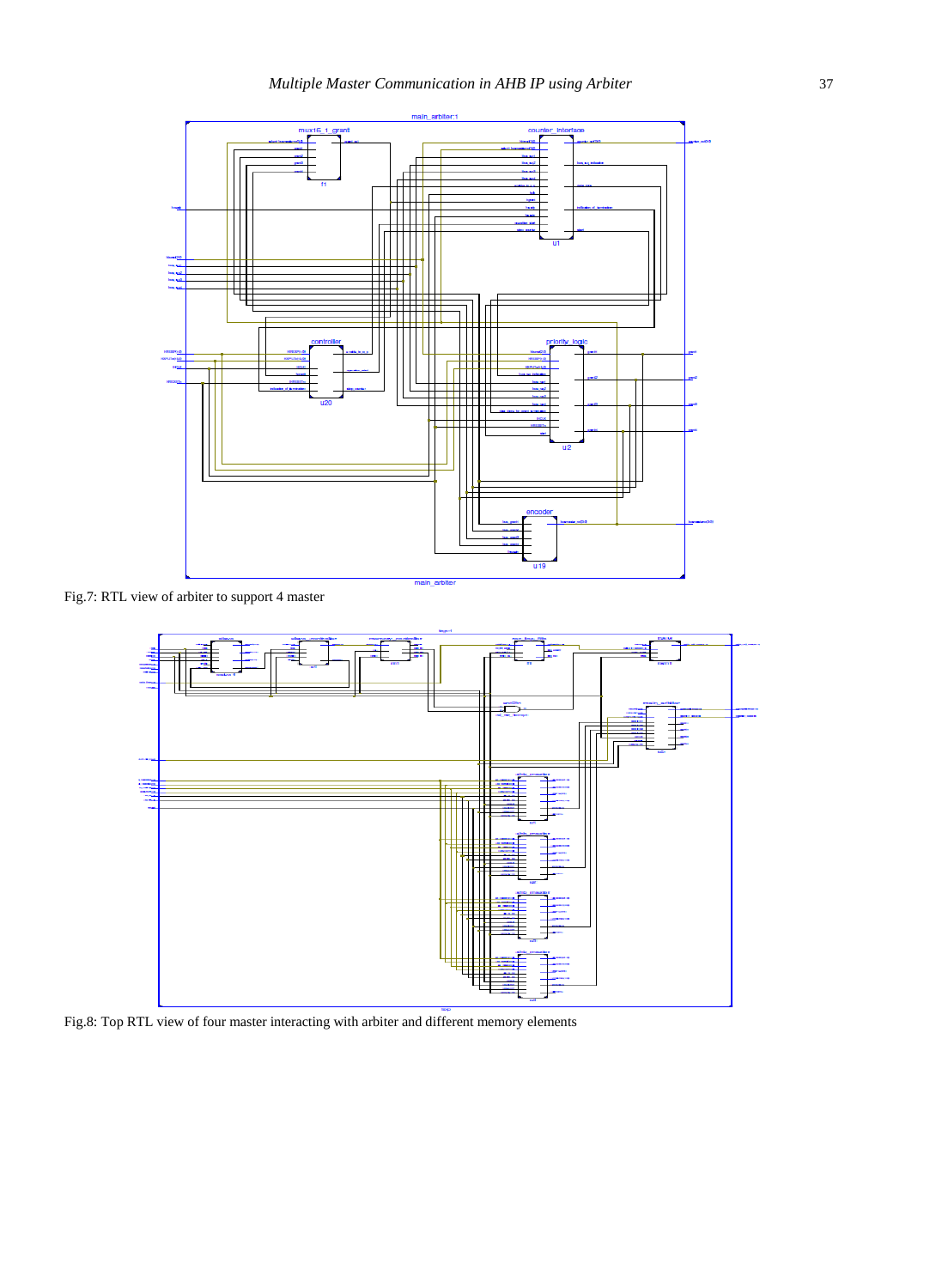

Fig.9: Simulation of AHB MASTER

## **4. Conclusion**

Themulti master correspondence in AHB IP module has been structured with Arbiter, so which can communicate with the processor for it to arrange, it additionally can watch moves between the processor and a peripheral. It is fit for controlling the correspondence that happen in such moves. The structure considers the framework model with transport solicitation of four masters and one slave, additional component of split control is moreover considered in proposed IP interface. The plan has been created utilizing VHDL code and simulation using Xilinx ISE. The structured is performed in Virtex gadget of Xilinx and claimed less in area occupancy in devices. The speed and power is determined as 319.519MHz and 198.21mW and found better than the previous researches. The upside of this plan is that we have used maximum no of flip flops while taken care of formation of less no of latches have improved our area efficiency as well as better speed and power.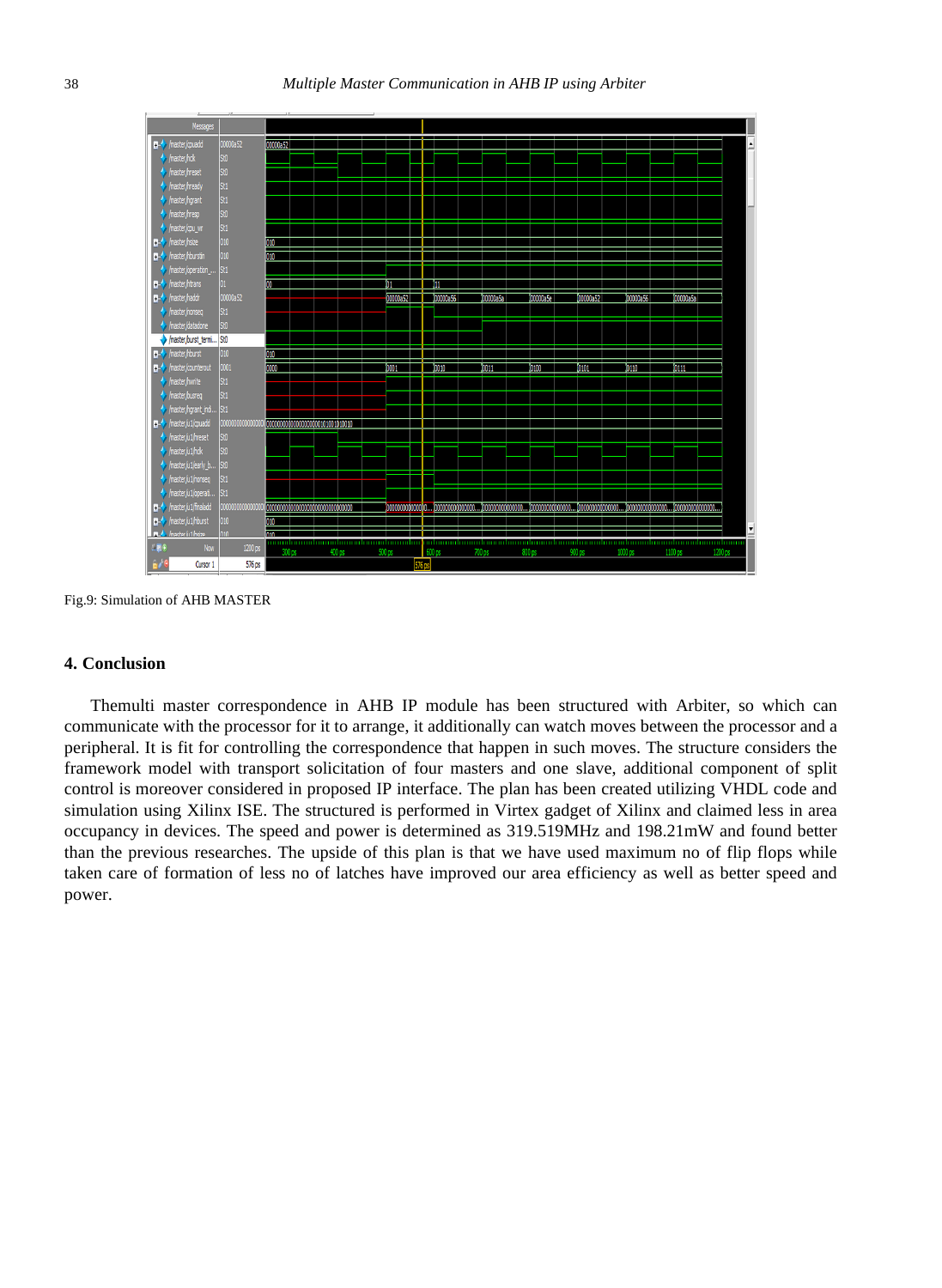#### **References**

- [1] Shilpa Rao and Arati S. Phadke, "Implementation of AMBA compliant Memory Controller on a FPGA", IJETEE, 2013.
- [2] Archana C. Sharma1, Prof.Zoonubiya Ali, "Construct High-Speed SDRAM Memory Controller Using Multiple FIFO's for AHB Memory Slave Interface", IJETAE, 2013.
- [3] S. Lakshma Reddy, A. Krishna Kumari, "Architecture of an AHB Compliant SDRAM Memory Controller", International Journal of Innovations in Engineering and Technology, 2013.
- [4] Arun G, Vijaykumar T, "Improving Memory Access time by Building an AMBA AHB compliant Memory Controller", IJARCET, 2012.
- [5] Ragab, E., El Ghany, M.A.A. and Hofmann, K., 2018, December. DDR2 Memory Controller for Multi-core Systems with AMBA AXI Interface. In 2018 30th International Conference on Microelectronics (ICM) (pp. 224-227). IEEE.
- [6] Jayapraveen. D and T. GeethaPriya, "Design of memory controller based on AMBA AHB protocol", Elixir International Journal, 2012.
- [7] Bevoor, S. and Gowda, P.N., 2017, May. Design of high performance master/slave memory controller for grey scale image transfer. In 2017 2nd IEEE International Conference on Recent Trends in Electronics, Information & Communication Technology (RTEICT) (pp. 611-614). IEEE.
- [8] KareemullahShaik, Mohammad Mohiddin, Md. Zabirullah, "A Reduced Latency Architecture for Obtaining High System Performance", IJRTE, 2012.
- [9] Hu Yueli; Yang Ben, "Building an AMBA AHB Compliant Memory Controller", IEEE, 2011.
- [10] VarshaVishwarkama, Abhishekchoubey, ArvindSahu, "Implementation of AMBA AHB protocol for high capacity memory management using VHDL", IJCSE, 2011.
- [11] Saluja, H. and Grover, N., 2017. A REVIEW OF AHB PROTOCOLS WITH MEMORY CONTROLLER. International Journal of Pure and Applied Mathematics, 114(10), pp.349-361.
- [12] McGee, S.W.; Klenke, R.H.; Aylor, J.H.; Schwab, A.J., "Design of a processor bus interface ASIC for the stream memory controller", IEEE, 1994.
- [13] Datta and V. Singhal, \Formal veri\_cation of a public-domain ddr2 controller de-sign," VLSI Design, 2008. VLSID 2008. 21st International Conference on, pp. 475{480,Jan. 2008.
- [14] Acasandrei, L. and Barriga, A., 2017. Open Library of IP Module Interfaces for AMBA Bus. In IAENG TRANSACTIONS ON ENGINEERING SCIENCES: Special Issue for the International Association of Engineers Conferences 2015 (pp. 281-294).
- [15] Aljumah, A. and Ahmed, M.A., 2015. Design of high speed data transfer direct memory access controller for system on chip based embedded products. Journal of Applied Sciences, 15(3), p.576.
- [16] ShashisekharRamagundam, Sunil R. Das, Scott Morton, Satyendra N. Biswas, VoicuGroza, Mansour H. Assaf, and Emil M. Petriu, "Design and Implementation of High-Performance Master/Slave Memory Controller with Microcontroller Bus Architecture", IEEE International Conference on Instrumentation and Measurement Technology (I2MTC) Proceedings, pp. 10 – 15, May 2014.